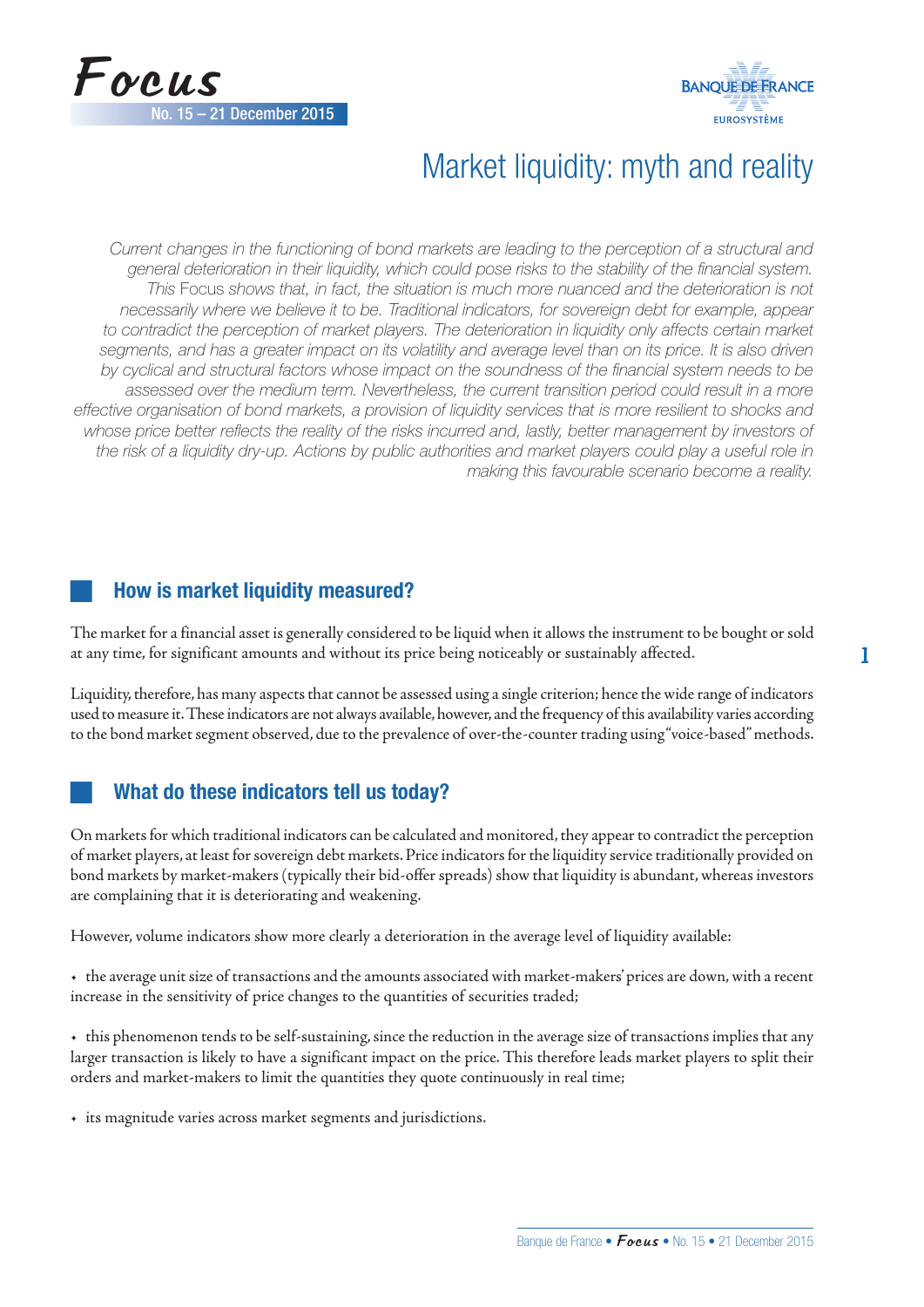#### Bid-offer spreads



*Source: Committee on the Global Financial System – CGFS (BIS).*

This results in an effect known as **"liquidity bifurcation"** as liquidity tends to be concentrated on specific market segments, or even specific securities and scarcer on others (e.g. sovereign bonds vs corporate bonds, on-the-run securities vs off-the-run securities).<sup>1</sup>

**At the same time, this deterioration in liquidity appears to be accompanied by a greater fragility.** This assumption has been fuelled by some recent and unpredictable episodes, which could not be explained by the mere analysis of fundamentals or economic data. These events have been characterised by a sudden resurgence of volatility and have led to very violent swings in the price of these assets, which are generally considered to be the most liquid.<sup>2</sup>

## What is the origin of this transformation?

At least three main drivers, cyclical as well as structural, can be listed as having a positive or a negative bearing on the bond markets liquidity:

• **Contrasting developments in the supply of and demand for liquidity services:** market-makers, whose balance sheets play a vital role in absorbing temporary imbalances between the supply and demand of securities, have reduced their risk appetite associated with this role in light of the crisis' impacts, particularly since regulatory changes are set to increase the cost of this liquidity provision. They have therefore generally adapted their liquidity provision by reducing it<sup>3</sup> and being more selective. At the same time, bond issuance and fixed-income holdings of open-ended funds have risen very significantly, boosting demand for liquidity and raising the risk that, in the case of a shock, large-scale redemptions by investors would increase fire-sales from these funds that the market would find hard to absorb.

*<sup>1</sup> This term is generally used on the US Treasuries market. On-the-run generally refers to the most recently issued securities for each maturity. The other securities are*  referred to as off-the-run, and are less frequently handled by market-makers. When a security is issued, it becomes the new on-the-run, and previous securities are *gradually relegated to off-the-run status.*

*<sup>2</sup> "Flash rally" on the US Treasuries market: On 15 October 2014, between 9.33am and 9.45am (New York time), the US 10-year benchmark rate plummeted 16 bps before rebounding to offset the entire fall. There was no obvious reason for this movement, which is unprecedented in the recent history of the US Treasury securities market. "Bund Tantrum": On 7 May 2015, as German government bonds (Bunds) had been experiencing a sell-off for about a fortnight, the 10-year Bund yield climbed sharply by more than 20 bps before falling back to its opening levels. Again, there was no particular reason triggering the movement which occurred on that day.*

*<sup>3</sup> This mainly results in the reduction of their inventories, particularly those of corporate bonds, and reflects a stricter management of their risks and their balance sheet.*